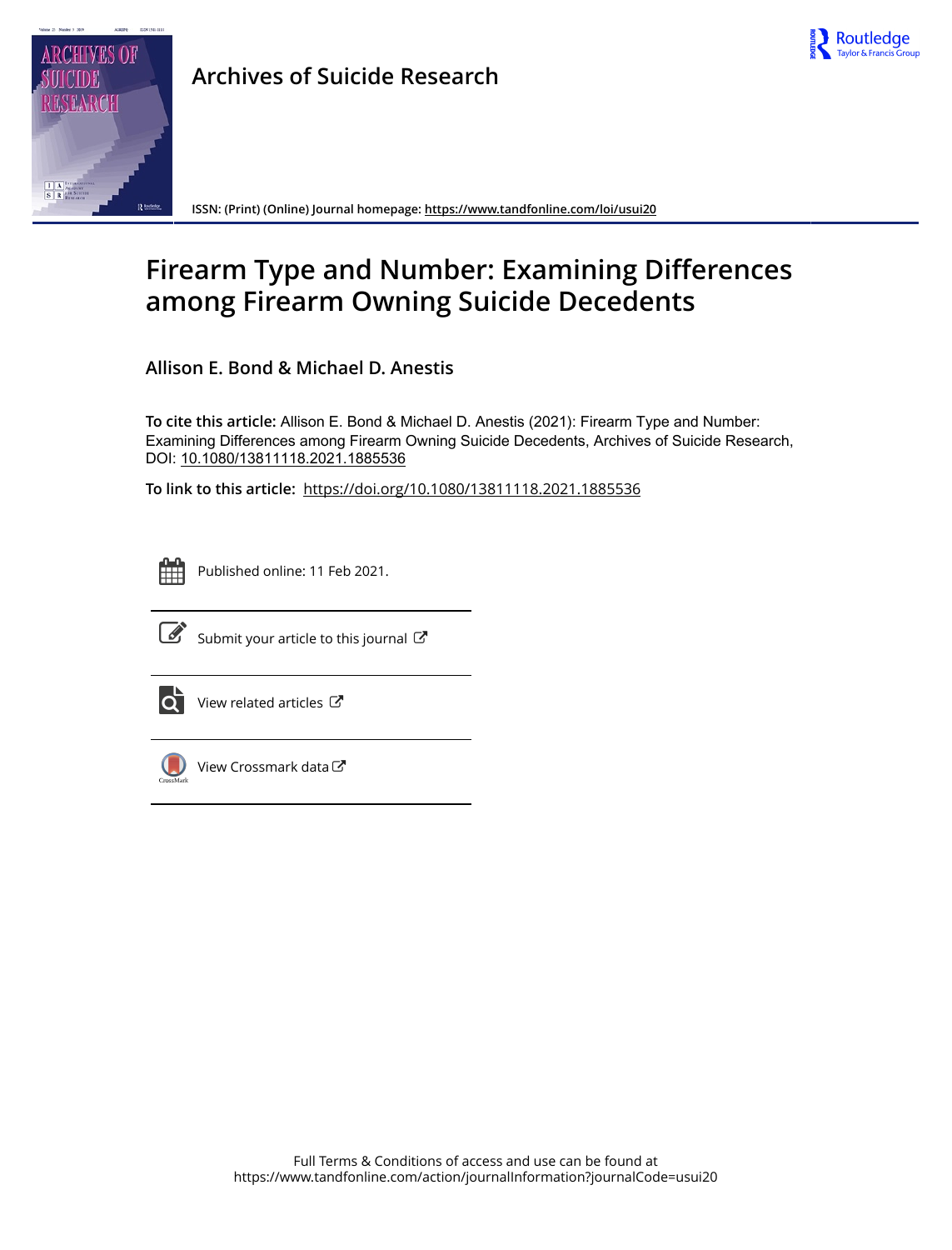

Check for updates

# <span id="page-1-0"></span>Firearm Type and Number: Examining Differences among Firearm Owning Suicide Decedents

Allison E. Bond and Michael D. Anestis

#### ABSTRACT

Objective: The present study sought to determine if among a sample of firearm owning suicide decedents, the type and number of firearms owned was associated with dying by suicide using a firearm compared to another method.

Method: Data were collected as part of a larger online study that gathered information on suicide decedents and the context surrounding their death from family members and friends. The present study used data from those who owned at least one firearm  $(n = 121)$ . Participants in the present study were mostly male and white.

Results: Among firearm owners, handgun ownership was significantly associated with dying by suicide using a firearm compared to using another method. The number of firearms owned was inversely associated with using a firearm compared to another method in a suicide death. The average number of firearms owned was higher among those who owned shotguns compared to handguns.

Conclusions: Handgun ownership, not shotgun ownership, was associated with having died from a self-inflicted gunshot wound. The finding regarding number of firearms should be interpreted with caution. Overall, findings provide insight into what differentiates firearm owners who die by suicide using a firearm compared to another method.

#### **KEYWORDS**

Firearm ownership; handguns; means safety; number of firearms; suicide prevention

# INTRODUCTION

Over the last 18 years, the United States (US) has seen a 33% increase in suicide deaths (Center for Disease Control & Prevention, 2018). The increasing rates have led researchers to consider different avenues for preventing suicide. One avenue is means safety, which refers to efforts to make specific suicide methods less deadly or less available for a suicide attempt. Means safety has been associated with a reduction in suicide rates. For example, the Israeli Defense Force saw a 40% decrease in suicide rates among young service members after enacting a policy change that prevented service members from taking their firearms with them on leave (Lubin et al., [2010\)](#page-8-0). Although means safety has been shown to be advantageous abroad, the impact on firearm suicide within the US could potentially be increased by further understanding what variables effect the choice between using a firearm verses another method.

The present study builds upon previous research with the same data set. Anestis, Khazem, and Anestis ([2017\)](#page-7-0) examined demographic and firearm storage differences between firearm owners who died by suicide using a firearm verses another method.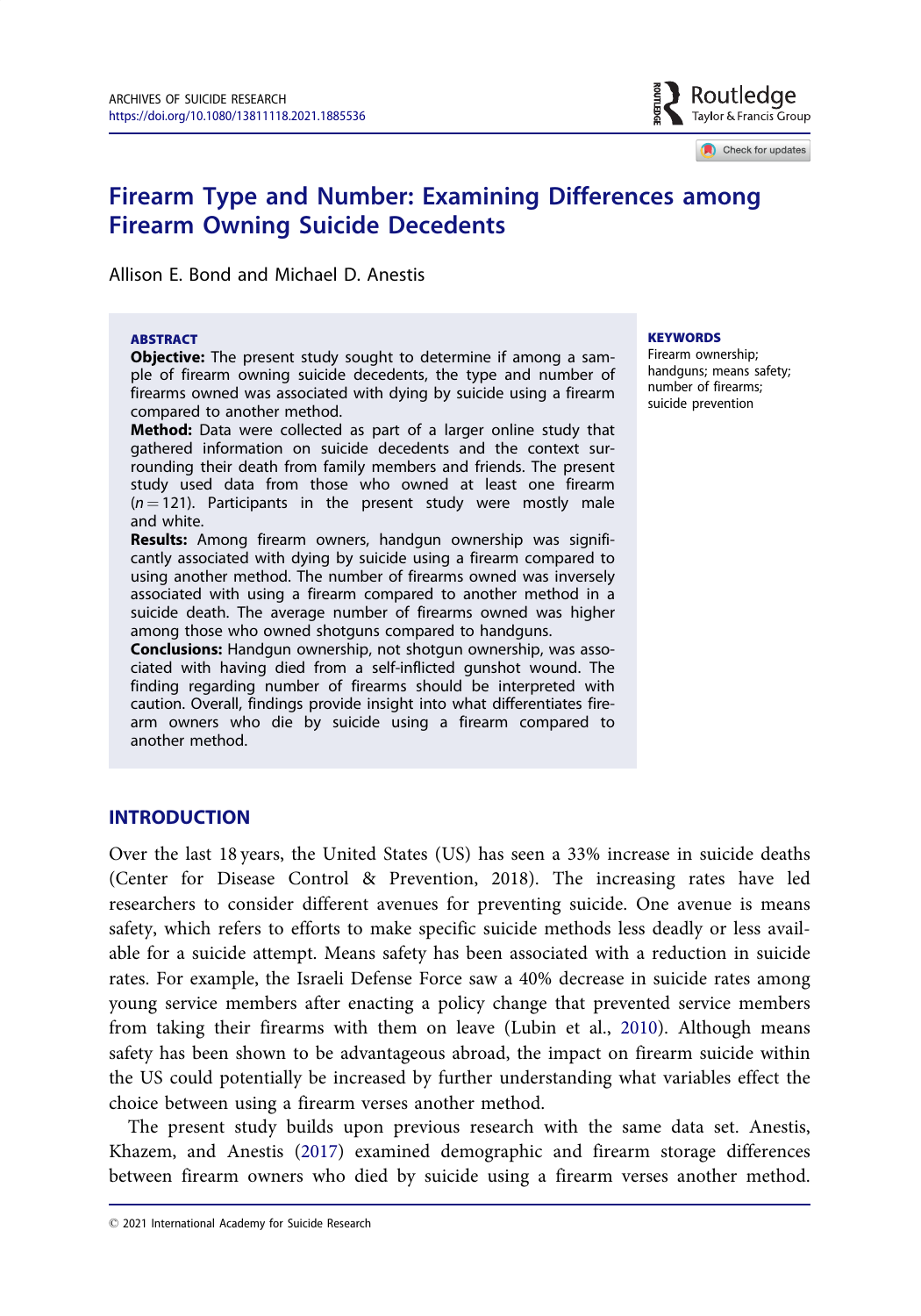<span id="page-2-0"></span>The study found that, among firearm owners, men were significantly more likely to use a firearm in their suicide death (Anestis et al., [2017](#page-7-0)); which is consistent with other research findings (Denning, Conwell, King, & Cox, [2010\)](#page-8-0). Additionally, Anestis and colleagues ([2017\)](#page-7-0) found that those who stored their firearm at home and in a non-secure location were more likely to use their firearm to die by suicide. These findings indicate that male firearm owners and those who store their firearms in an unsecure manner were more likely to die by suicide using a firearm than by another method.

The present study seeks to determine what other firearm specific variables differentiate firearm owners who died by suicide with a firearm compared to another method. Previous research has found handgun ownership to predict future suicidal behavior and to be associated with risk for suicide (Houtsma & Anestis, [2017](#page-8-0); Studdert et al., [2020](#page-8-0)). Additionally, rates of handgun suicides, but not long gun suicides, increased from 2005 to 2015 (Hanlon, Barber, Azrael, & Miller, [2019\)](#page-8-0). Given that owning a handgun increases risk for suicide, it is expected that handgun, but not long gun, ownership will be associated with using a firearm compared to another method. A majority of the research on suicide and firearms examines if owning a firearm increases risk. It remains unclear, however, whether accumulating a larger number of firearms may be indicative of risk for suicide or whether the impact of ownership is best understood by simply differentiating between those who do and do not own one or more. On one hand, the number of firearms one owns may suggest a higher practical capability (Klonsky & May, [2015](#page-8-0)), more access to a highly lethal suicide method, as well as higher acquired capability (Anestis & Capron, [2018\)](#page-7-0). On the other hand, owning one firearm may be the factor that drives both practical and acquired capability; if this is the case, the number of firearms one owns would not impact risk. Furthermore, research has not clearly identified if owning more of one type of firearms (e.g., handguns) impacts risk differently than owning other types of firearms (e.g., long guns). The present study will examine if the type and number of firearms owned was associated with the method used in a sample of firearm owning suicide decedents. Findings from the present study can be leveraged to further refine our understanding of who among those at elevated risk (e.g., those with firearm access) are most likely to use their firearms in a suicide attempt, and can inform future means safety efforts.

## METHOD

The present study uses a subset of data from a larger, online study that recruited loss survivors in order to better understand factors surrounding suicide deaths (Anestis et al., [2017](#page-7-0)). Study procedure were approved by the necessary Institutional Review Board. Recruitment of loss survivors occurred through email-based listservs and online communities. Data collection occurred through Qualtrics and all participants consented to the study. Participants were asked questions about the individual they knew who died by suicide and the situations surrounding the death.

#### **Participants**

The present study utilized a subset of data from a larger data set containing information on suicide decedents ( $N = 267$ ). Loss survivors provided information to the best of their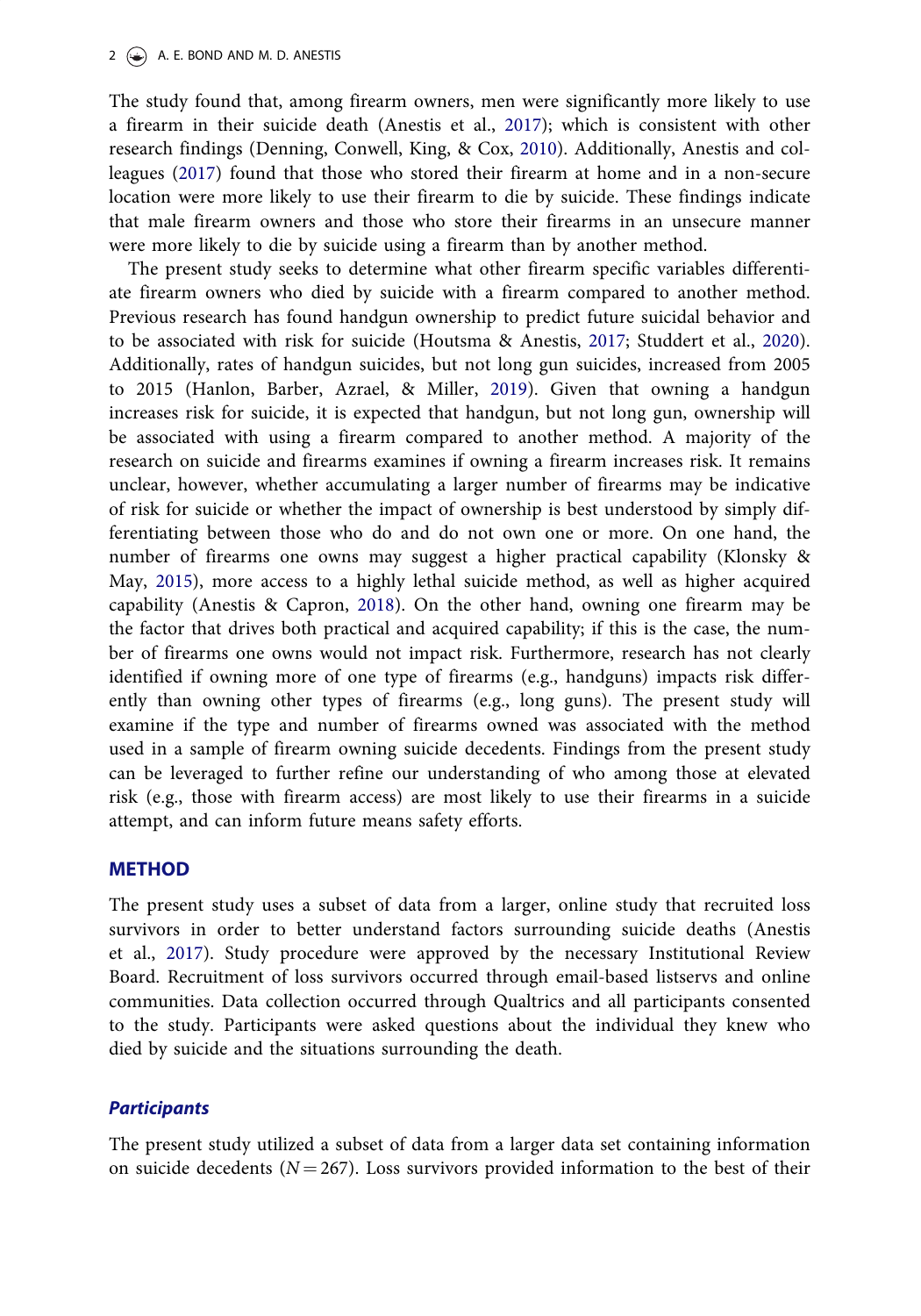|                                 | Overall sample<br>N(%) | Firearm decedents<br>N(% | Other method decedents<br>N(%) |
|---------------------------------|------------------------|--------------------------|--------------------------------|
| Sample Size                     | 121                    | 93                       | 28                             |
| Age                             |                        |                          |                                |
| Mean (SD)                       | 40.85 (16.43)          | 39.91 (16.92)            | 43.93 (14.53)                  |
| Range                           | $14 - 80$ years old    | $14 - 80$ years old      | $15-67$ years old              |
| Sex                             |                        |                          |                                |
| Male                            | 110 (91.7%)            | 88 (95.7%)               | 22 (78.6%)                     |
| Female                          | 10 (8.3%)              | $4(4.3\%)$               | 6(21.4%)                       |
| Race/Ethnicity                  |                        |                          |                                |
| White                           | 113 (93.4%)            | 86 (92.5%)               | 27 (96.4%)                     |
| Other                           | $8(6.6\%)$             | 7(7.5%)                  | $1(3.6\%)$                     |
| <b>Employment Status</b>        |                        |                          |                                |
| Unemployed                      | 50 (41.3%)             | 36 (38.7%)               | 14 (50.0%)                     |
| Employed                        | 71 (58.7%)             | 57 (61.3%)               | 14 (50.0%)                     |
| <b>Marital Status</b>           |                        |                          |                                |
| Never Married                   | 41 (33.9%)             | 31 (33.3%)               | 10 (35.7%)                     |
| Previously/currently Married    | 80 (66.1%)             | 62 (66.7%)               | 18 (64.3%)                     |
| Method                          |                        |                          |                                |
| Firearm                         | 93 (76.9%)             |                          |                                |
| Other                           | 28 (23.1%)             |                          |                                |
| Number of firearms              |                        |                          |                                |
| Original Mean (SD)              | 2.67(2.96)             | 2.24(1.83)               | 4.04 (4.90)                    |
| Original Range                  | $1 - 20$               | $1 - 9$                  | $1 - 20$                       |
| Recoded Mean (SD)               | 2.48(2.20)             | 2.24(1.83)               | 3.25(3.00)                     |
| Recoded Range                   | $1 - 9$                | $1 - 9$                  | $1 - 9$                        |
| Handgun Ownership               |                        |                          |                                |
| <b>No</b>                       | 32 (26.4%)             | 21 (22.6%)               | 11 (39.3%)                     |
| Yes, multiple types of firearms | 44 (36.4%)             | 29 (31.2%)               | 12 (42.8%)                     |
| Yes, handgun only               | 48 (18.0%)             | 43 (46.2%)               | 5 (17.9%)                      |
| Shotgun Ownership               |                        |                          |                                |
| No                              | 57 (47.1%)             | 45 (48.4%)               | 12 (42.9%)                     |
| Yes, multiple types of firearms | 42 (44.7%)             | 30 (32.2%)               | 12 (42.9%)                     |
| Yes, shotgun only               | 22 (8.2%)              | 18 (19.4%)               | 4 (14.3%)                      |

#### TABLE 1. Sample characteristics.

knowledge and had the option to skip questions or select "unknown." The current sample  $(n = 121)$  includes decedents who were reported to have owned at least one firearm. Demographic characteristics of the sample can be found in Table 1.

#### Measures and Data Analysis

Measures assessing type and number of firearms were created by the Suicide and Emotion Dysregulation Laboratory. Type of firearm owned was coded as handgun or shotgun. An additional item assessing "other," with a space for text entry was included; however, too few individuals endorsed this item to allow for comparisons. Number of firearms was assessed using a text entry box, and responses ranges from one to 20  $(M = 2.67; SD = 2.96)$ . Outliers  $(n = 6)$  were handled by bringing them down to two standard deviations above the mean and rounding to the nearest whole number. Specifically, outliers ranging from 9 to 20 were recoded as 9. Method used in suicide death was coded as firearm or other (all other methods combined), as our sample size did not allow for comparisons between firearm deaths and other individual suicide methods. One logistic regression was run to examine the relationship between type of firearm, number of firearms, and method used in suicide death.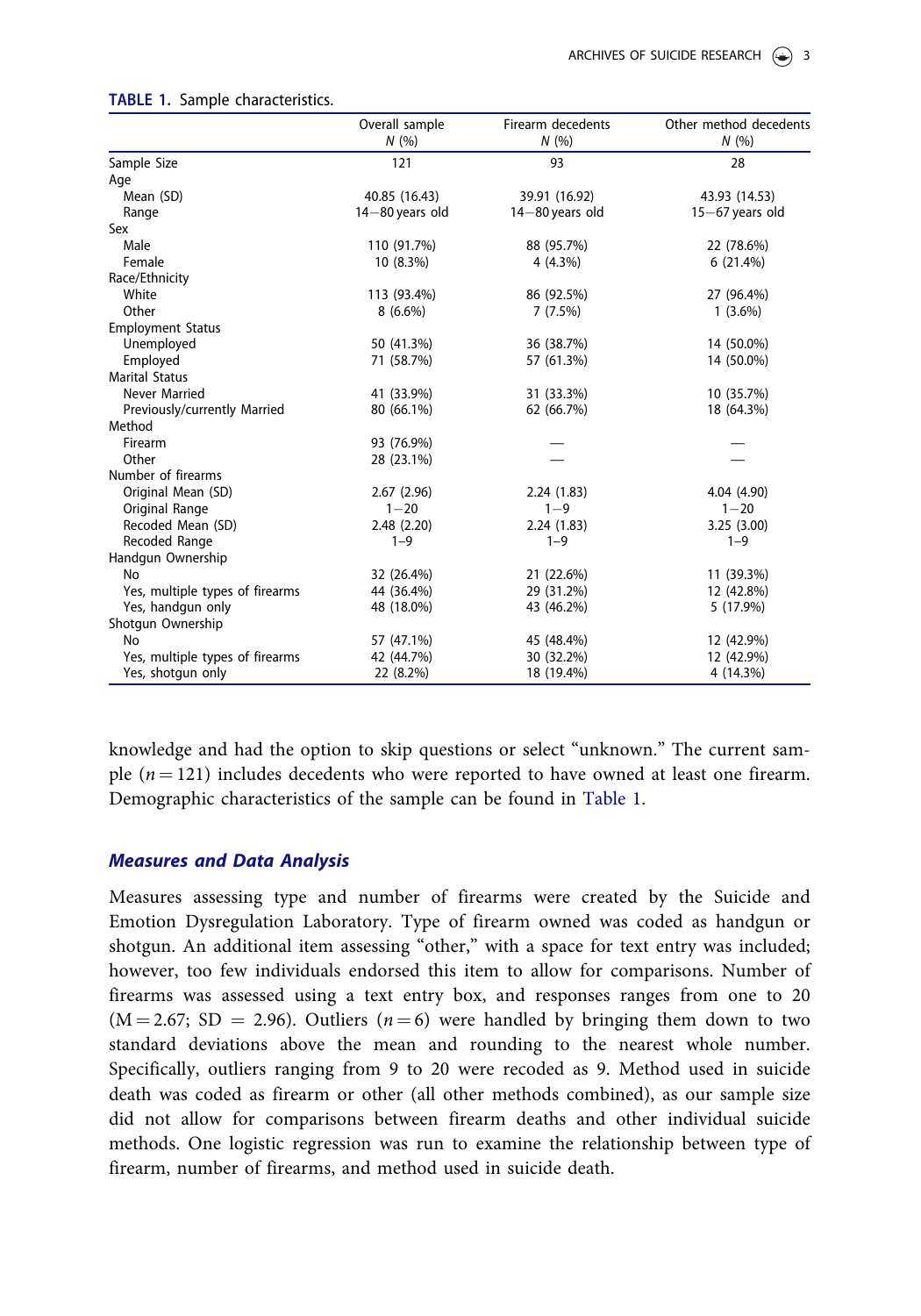#### <span id="page-4-0"></span>4  $\left(\bigstar\right)$  A. E. BOND AND M. D. ANESTIS

|                          | <i>p</i> value | OR    | 95% CI Lower | 95% Cl Upper |  |
|--------------------------|----------------|-------|--------------|--------------|--|
| Handgun Ownership        | .006           | 4.822 | 1.568        | 14.827       |  |
| Shotgun Ownership        | .161           | 2.244 | .725         | 6.952        |  |
| Number of Firearms Owned | 003            | .695  | .547         | .883         |  |

TABLE 2. Logistic regressions differentiating between suicide decedents who died by firearm and those who died by other methods.

|                                      |  | TABLE 3. Exploratory logistic regressions differentiating between decedents who died by firearms |  |  |  |
|--------------------------------------|--|--------------------------------------------------------------------------------------------------|--|--|--|
| and those who died by other methods. |  |                                                                                                  |  |  |  |

|                                          | alue/           | OR  | OE O<br>Lowei<br>$\frac{9}{2}$ | oper<br>95% |
|------------------------------------------|-----------------|-----|--------------------------------|-------------|
| Handguns<br>Only<br>; Only vs<br>Shotaun | <b>ን34</b><br>. | AO' |                                | $2.07^{-}$  |

Given that many firearm owners in our sample owned both handguns and shotguns, we opted to run an additional exploratory logistic regression. In this analysis, decedents who only owned handguns  $(n = 48)$  and decedents who only owned shotguns ( $n = 23$ ) were included. A new variable was then created allowing us to examine the extent to which handgun owners were more or less likely than shotgun owners to have died by suicide using a firearm. Given the low cell count in both groups, these results should be considered exploratory and interpreted with caution (Tables 2 and 3).

# RESULTS

The logistic regression indicated that owning a handgun was significantly associated with using a firearm compared to another method (OR = 4.822;  $p = .006; 95\%$  CI [1.568, 14.827]). 77.4% of those who died using a firearm owned a handgun, and 60.7% of those who died using another method owned a handgun. Shotguns were not significantly associated with choosing one method over another (OR = 2.244;  $p = .161$ ; 95% CI [.725, 6.952]). The number of firearms owned by the suicide decedent was inversely associated with method selection. The more firearms one owned, the less likely they were to use a firearm in their death (OR = .695;  $p = .003$ ; 95% CI [.547, .883]).<sup>[1](#page-7-0)</sup> Among individuals who owned shotguns the average number of firearms owned was 3.50 (SD  $= 2.547$ , range  $= 1-9$ ) whereas among those who owned handguns, the average number of firearms owned was 2.84 (SD = 2.419, range = 1–9). Because a substantial number of individuals endorsed owning both types of firearms, these means could not be statistically compared to one another.

The exploratory binary logistic regression indicated that individuals who owned handguns were not significantly more or less likely to have died by suicide using a firearm (vs another method) than were individuals who owned only shotguns ( $OR = .492$ ;  $p = .334$ ; [CI .117, 2.077]). 88.8% (40 out of 45) of individuals who only owned handguns died by suicide using a firearm; and 81.8% (18 out of 22) of individual who only owned shotguns died by suicide using a firearm. As anticipated given the low sample size, the confidence interval for this analysis was quite large and, as such, the result should be interpreted with caution.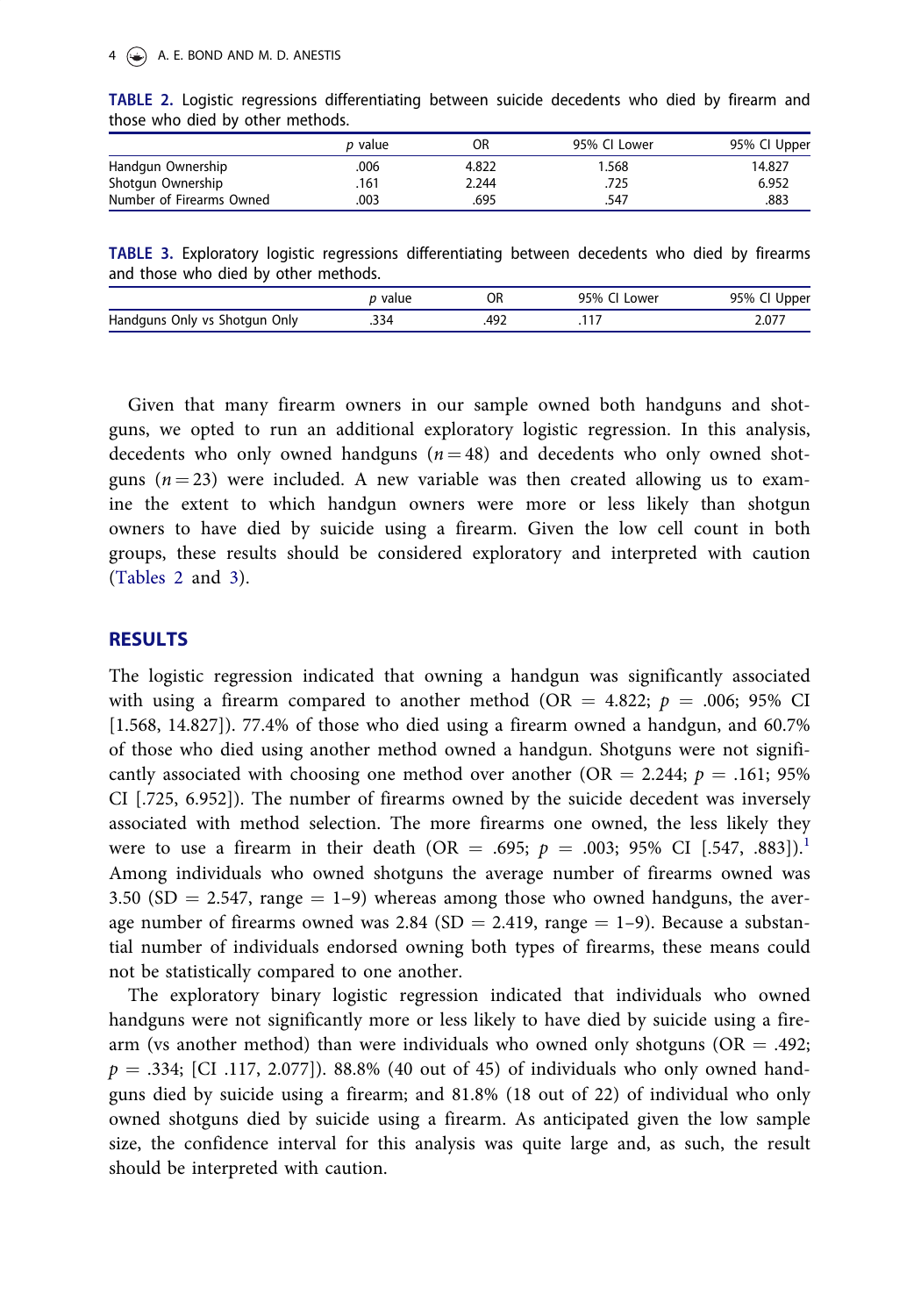## <span id="page-5-0"></span>**DISCUSSION**

The primary aim of this study was to explore aspects of firearm ownership that may distinguish firearm owning suicide decedents who died by self-inflicted gunshot wound from those who died using other methods. Firearm ownership is a wellestablished risk factor for death by suicide (e.g., Anestis & Houtsma, [2018](#page-7-0); Studdert et al., [2020\)](#page-8-0); however, less is known regarding why some firearm owners use firearms in a suicide attempt whereas others use other methods. Prior research has highlighted that storage practices differentiate these groups (Anestis et al., [2017](#page-7-0)); however, we anticipated that the number and type of firearms may also prove useful in making this distinction.

Our results largely supported our hypotheses. Among all firearm owning suicide decedents, handgun ownership, but not shotgun ownership, was associated with greater odds of having died from self-inflicted gunshot wound. Handguns are more frequently used in suicide attempts than are shotguns or other long guns. It is important to highlight the value in considering what type of firearm an individual has access to rather than simply assessing access more broadly. One explanation for this finding may be that the size and shape of handguns likely render them physically easier to use in a suicide attempt. In this sense, logistical considerations may be the principle issue.

We did not find a significant association between only owning one type of firearm (i.e., handguns or shotguns) and method selection. Our data did not allow us to examine the mechanisms driving the results of our analyses, but reason for ownership may be an important consideration. It may be that, when individuals owned both type of firearms (i.e., handguns and shotguns), shotguns were owned primarily for hunting and other recreational purposes and therefore may be stored in hunting lodges or with locking devices since ready access was not required; whereas handguns may have been owned primarily for protection at or away from home and therefore may be stored loaded and unlocked, in order for the individual to have ready access to the firearm. Protection itself is not a motivation that is synonymous with suicide risk; however, it may be representative of an underlying propensity toward anxiety and other risk factors for suicidal thoughts. Indeed, recent data have indicated that individuals who own firearms for protection exhibit elevated threat expectancies and view the world and other people with greater skepticism and as more dangerous than do other firearm owners (Bryan, Bryan, & Anestis, [2020\)](#page-7-0). Future research able to directly test this possibility would represent a meaningful advance beyond our findings. Lastly, it may simply be that any firearm in the home bestows risk of using a firearm as a suicide method, but that when multiple types of firearms are owned, an individual is likely to default to handguns due to logistical issues, ease of access, or some other reason. In this sense, it would not be that individuals who only own shotguns own them for different reasons than other shotgun owners, but rather that such individuals are more inclined to use their shotgun in a suicide attempt because it is the only accessible firearm. Therefore, it is important to continue to promote safe firearm storage and determine ways to increase adherence with safe storage suggestions.

Our finding that the number of firearms owned was inversely associated with the likelihood of dying by suicide using a firearm (vs other methods) was more surprising. We did not put forth an a priori hypothesis for this relationship given the dearth of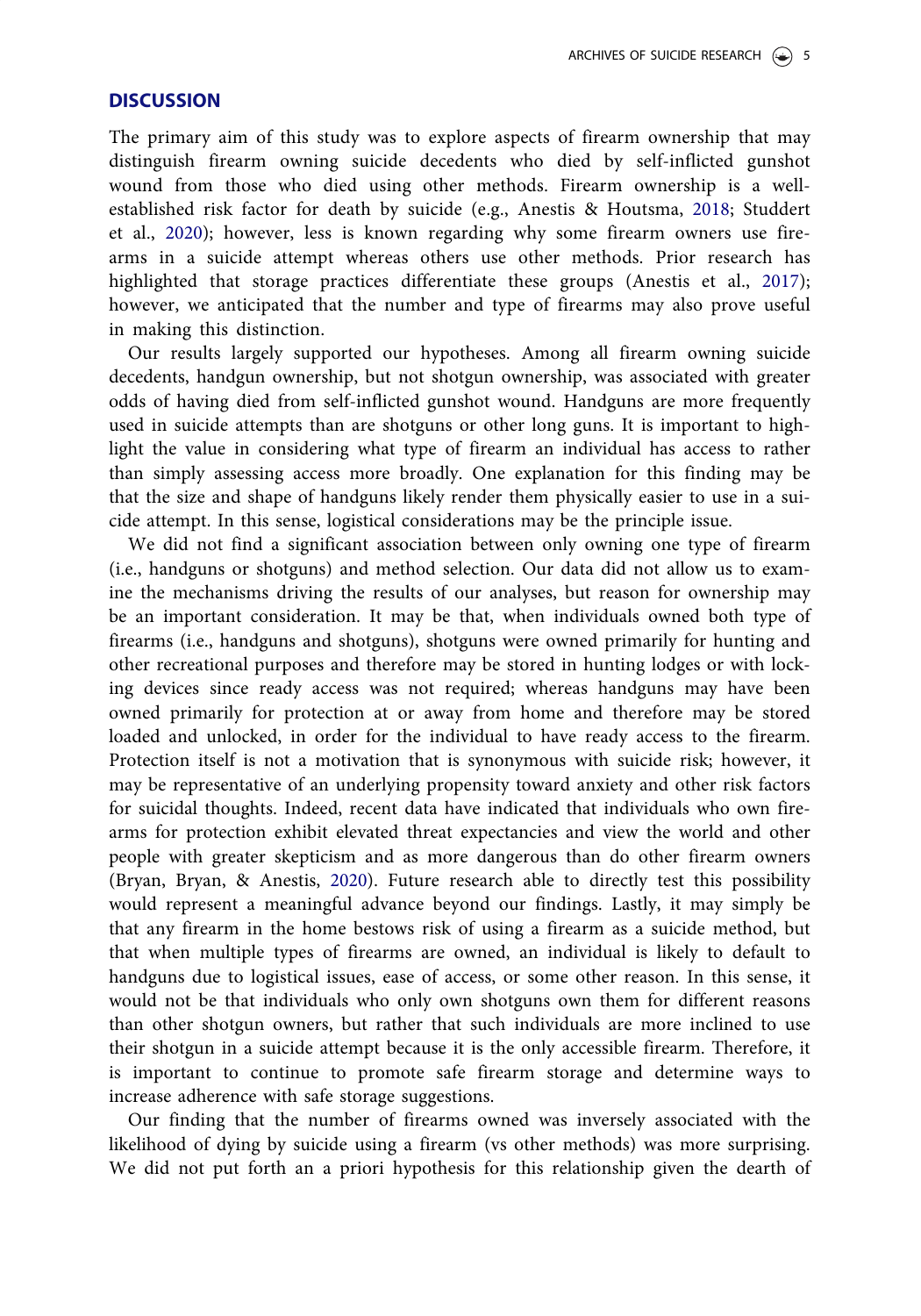prior relevant findings and, as such, we consider this result preliminary and as one that should be interpreted with caution. Nonetheless, we feel that several interpretations are worthy of consideration. This finding seems to indicate that risk is not more heavily weighted toward individuals who stockpile firearms. Although such stockpiling may increase the odds of other problematic outcomes (e.g., accidental firearm injury), it appears from our results that the risk for firearm suicide may actually be highest among those who own only one or a small number of firearms. This may be due to the distribution of stockpiles across owners of different types of firearms. In our sample, those who owned at least one shotgun were more likely to own a higher number of firearms than individuals who owned at least one handgun. In this sense, the finding mirrors the results linking handgun ownership but not shotgun ownership to increased odds of having died by self-inflicted gunshot wound.

Our results are supportive of a model that emphasizes handgun owners (vs shotgun owners) as the firearm owners most likely to utilize their firearms to die by suicide. It appears risk does not increase as an individual accumulates more firearms, although this point may simply reflect the distribution of firearms in this particular sample. Future research should examine the number of each type of firearm owned, to determine how owning a higher number of handguns or shotguns impacts suicide risk. If individuals rapidly stockpile firearms, perhaps due to anxiety, such behavior may be indicative of risk not represented within our results.

Although informative, our findings should be interpreted within the context of their limitations. First, our sample was relatively small and we relied upon the knowledge of third party informants. It is entirely possible that loss survivors were incorrect in their assessments of the number and type of firearms owned by the suicide decedents.

Additionally, the present study used convenience sampling to recruit loss survivors. Unlike probability-based sampling procedures that allow each member of a target population to have an equal chance of being included in a study sample and therefore allow more confidence in extrapolating information beyond the sample itself, our method undoubtedly introduced sampling bias that limited the representativeness of the sample to the population overall. However, given that a majority of the current published literature on suicide prevention and firearm suicide risk examines suicide attempt survivors or other groups highly unrepresentative of firearm suicide decedents, we believe that this study is incrementally valuable even as we consider the findings preliminary. Future work using probability-based sampling methods representative of diverse geographic and cultural groups will be vital to advance our understanding of this issue. Second, the present sample size was relatively small and therefore our power may have been limited, which may have affected our results. Third, our findings were crosssectional and, as such, we cannot draw conclusions regarding directionality and causality. Recent prospective work (Studdert et al., [2020](#page-8-0)) highlighted the risk of handgun ownership with respect to suicide and our findings build upon that by comparing firearm owning suicide decedents; however, despite the conceptual overlap of our work, our data simply are not suited to directly test important components of our model. Lastly, the present study did not inquire about rifle ownership; given that those who own rifles may represent a unique subgroup of firearm owners we encourage future studies to examine the role of rifle ownership.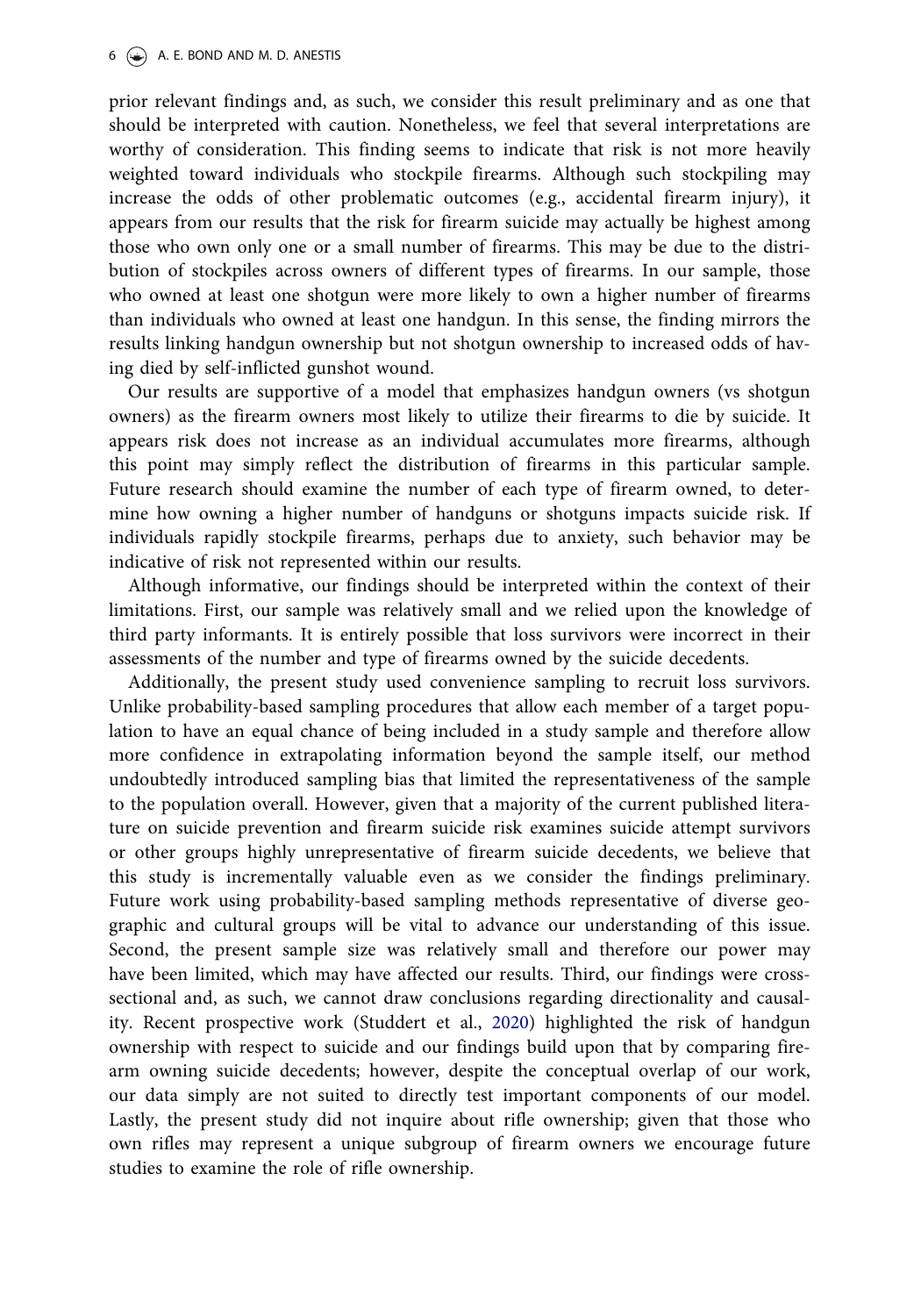<span id="page-7-0"></span>Despite these limitations, we believe these findings represent an incrementally valuable addition to the literature. Most importantly, our results provide some initial insights into what differentiates firearm owning suicide decedents who do and do not use their firearms in their fatal suicide attempts. Continuing to refine our understanding of which individuals are most prone to utilizing which methods for suicide attempts will allow for improvement of means safety efforts by creating a path toward interventions that target optimal subgroups of individuals. Rather than simply relying upon broad variables (e.g., firearm access), this type of work would allow us to allocate intervention resources more effectively by highlighting subgroups of individuals most likely to benefit from specific forms of prevention.

#### **NOTES**

[1](#page-4-0). Another logistic regression controlling for age, a demographic variable associated with method selection, was run. The findings did not change. Race and sex, two variables that are also associated with method selection and number of firearms owned could not be included in the analysis because <10% of the sample was reported to identify as a race other than white or as women.

# AUTHOR NOTES

Allison E. Bond is a second year doctoral student in the Suicide and Emotion Dysregulation Laboratory at the University of Southern Mississippi. Her research interests include the association between firearms and suicide and the ideation-to-action framework. Department of Psychology, The University of Southern Mississippi, Hattiesburg, MS, USA.

Michael D. Anestis serves as the executive director of the New Jersey Gun Violence Research Center and as Associate Professor of Urban-Global Public Health at Rutgers University. His research interests focus primarily on suicidal behavior. New Jersey Gun Violence Research Center, Rutgers University, New Brunswick, NJ, USA.

Correspondence concerning this article should be addressed to Allison E. Bond, Department of Psychology, The University of Southern Mississippi, Hattiesburg, 118 College Dr. Hattiesburg, Hattiesburg, MS 39406, USA. Email: [Allison.bond@usm.edu](mailto:Allison.bond.edu)

#### REFERENCES

- Anestis, M. D., Khazem, L. R., & Anestis, J. C. ([2017\)](#page-1-0). Differentiating suicide decedents who died using firearms from those who died using other methods. Psychiatry Research, 252, 23–28. doi: [10.1016/j.psychres.2017.02.048](https://doi.org/10.1016/j.psychres.2017.02.048)
- Anestis, M.D., & Capron, D.W. ([2018](#page-2-0)). Deadly experience: The association between firing a gun and various aspects of suicide risk. Suicide & Life-Threatening Behavior, 48(6), 699-708. doi: [10.1111/sltb.12381](https://doi.org/10.1111/sltb.12381)
- Anestis, M.D., & Houtsma, C. ([2018](#page-5-0)). The association between gun ownership and statewide over-all suicide rates. Suicide & Life-Threatening Behavior, 48(2), 204-217. doi[:10.1111/sltb.12346](https://doi.org/10.1111/sltb.12346)
- Bryan, C.J., Bryan, A.O., & Anestis, M.D. ([2020\)](#page-5-0). Associations among exaggerated threat perceptions, suicidal thoughts, and suicidal behaviors in US firearm owners. Journal of Psychiatric Research, 131, 94–101. doi:[10.1016/j.jpsychires.2020.09.004](https://doi.org/10.1016/j.jpsychires.2020.09.004)
- Centers for Disease Control and Prevention. (2018). Web-based Injury Statistics Query and Reporting System (WISQARS). National Center for Injury Prevention and Control, Atlanta, GA. Retrieved April 22, 2020, from [https://www.cdc.gov/nchs/products/databriefs/db330.htm.](https://www.cdc.gov/nchs/products/databriefs/db330.htm)